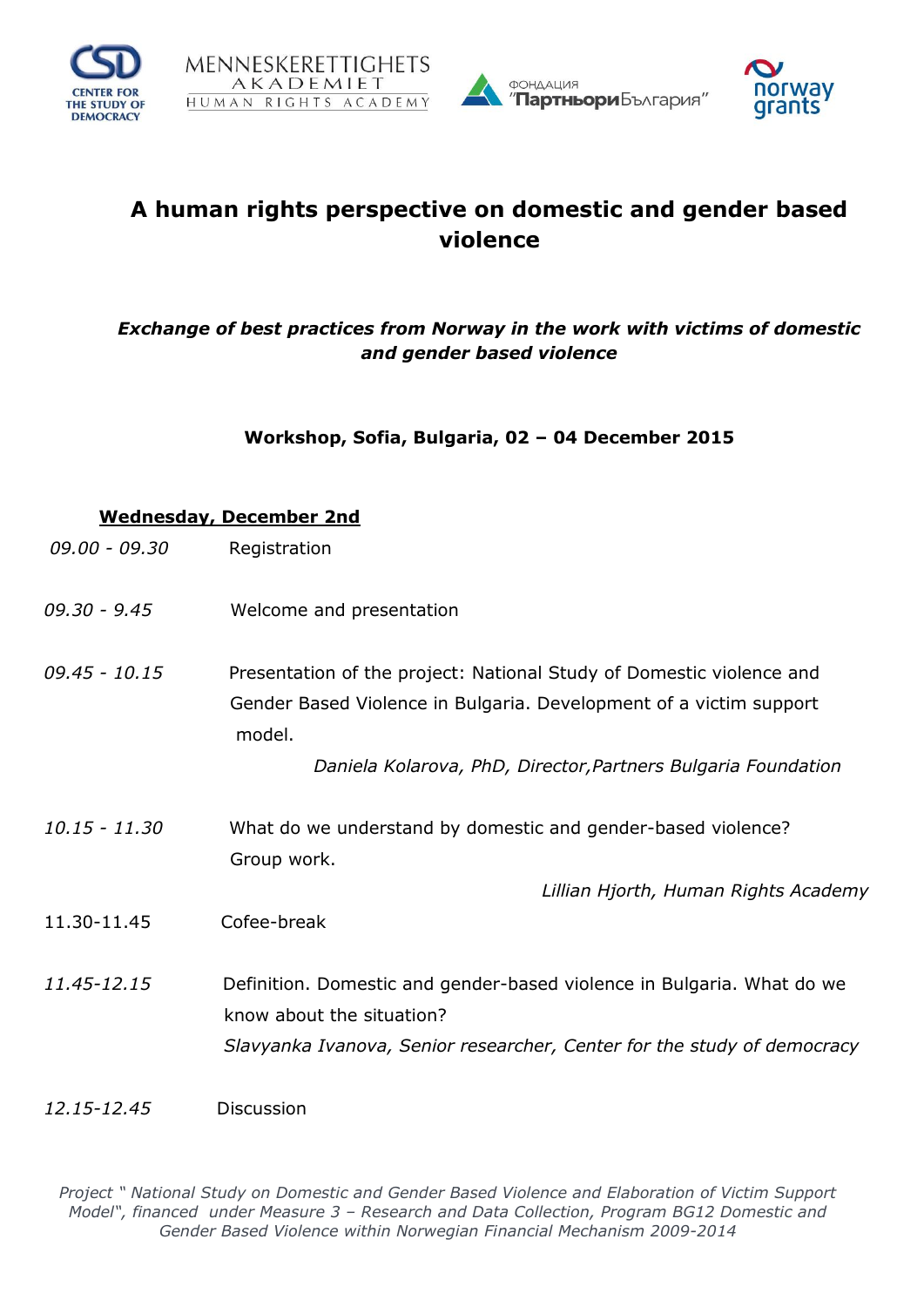







- 12.45-14.00 Lunch
- *14.00 - 14.45* Domestic and gender based violence in Norway.  *Solveig Bergman, Norwegian Centre for Violence and Traumatic Stress*
- 14.45-15.15 Discussion
- 15.15 15.30 Cofee-break
- 15.30 16.45 Domestic violence: Who is responsible? Group work *Lillian Hjorth, Human Rights Academy, Norway*
- 16.45 17.00 Summing up

## **Thursday, December 3rd**

09.15 - 10.30 Introduction to human rights. Group work and lecture. Human dignity, the Universal Declaration of Human Rights, the international human rights system.

*Lillian Hjorth, Human Rights Academy, Norway* 

*10.30 – 11.15* International framework. Convention on the elimination for all discrimination against women (UN). Convention on preventing and combating violence against women and domestic violence (Council of Europe). Lecture and plenary discussion.

Lillian Hjorth, Human Rights Academy, Norway

- 11.15 11.30 Cofee-break
- *11.30 – 12.15* Domestic and gender based violence in Bulgaria: Legal, policy and institutional analysis *Miryana Ilcheva, legal expert, Center for the Study of Democracy*

 *Elmira Nesheva, expert, Partners Bulgaria Foundation*

2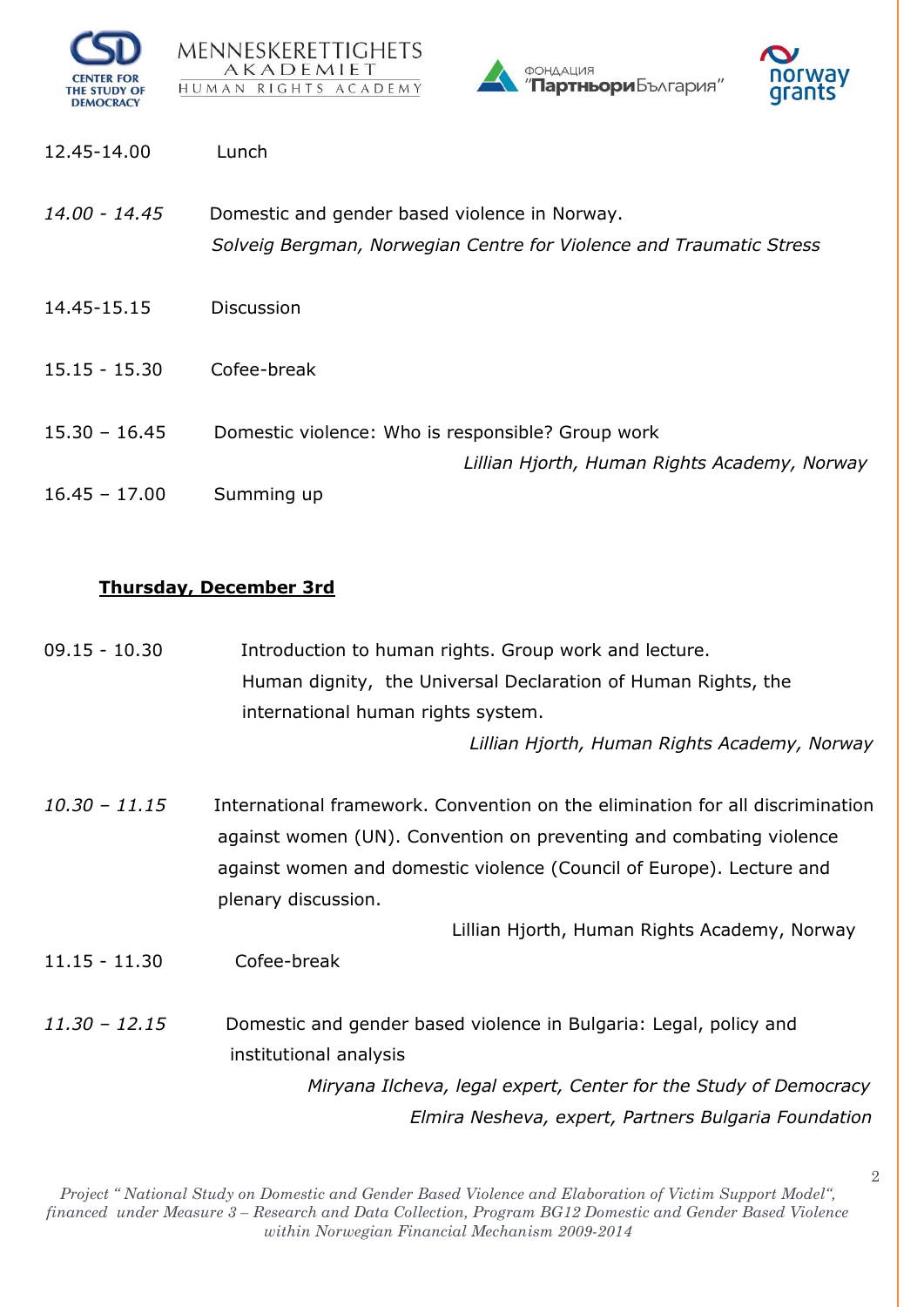| <b>CENTER FOR</b><br>THE STUDY OF<br><b>DEMOCRACY</b><br>12.15-12.45 | MENNESKERETTIGHETS<br>AKADEMIET<br>ФОНДАЦИЯ<br>norway<br>"Партньори България"<br>HUMAN RIGHTS ACADEMY<br>qrants<br>Discussion                                           |
|----------------------------------------------------------------------|-------------------------------------------------------------------------------------------------------------------------------------------------------------------------|
| $12.45 - 14.00$                                                      | Lunch                                                                                                                                                                   |
| $14.00 - 14.30$                                                      | Judicial responses to domestic violence in Bulgaria<br>Daniela Alexandrova, magistrate in Sofia District Court                                                          |
| $14.30 - 14.45$                                                      | <b>Discussion</b>                                                                                                                                                       |
| $14.45 - 15.15$                                                      | Police responce to domestic violence<br>Maria Anastasova, police inspector Directorate of Ministry of Interior,<br><b>District Burgas</b>                               |
| $15.15 - 15.30$                                                      | <b>Discussion</b>                                                                                                                                                       |
| $15.30 - 15.45$                                                      | Cofee-break                                                                                                                                                             |
| $15:45 - 16.45$                                                      | The Norwegian experience: Support services for victims of Domestic and<br>gender based violence.<br>Solveig Bergman, Norwegian Centre for Violence and Traumatic Stress |
| $16.45 - 17.15$                                                      | Discussion                                                                                                                                                              |
| $17.15 - 17.30$                                                      | Summing up                                                                                                                                                              |
| <b>Friday, December 4th</b>                                          |                                                                                                                                                                         |
| $09.00 - 10.00$                                                      | Dialogue exercise<br>Lillian Hjorth, Human Rights Academy, Norway                                                                                                       |
| $10.00 - 10.30$                                                      | Working with victims - achivemnets, difficulties and challenges<br>Ilina Terzieva, Crisis Centre "Samaritan House", Stara Zagora city                                   |

*Project " National Study on Domestic and Gender Based Violence and Elaboration of Victim Support Model", financed under Measure 3 – Research and Data Collection, Program BG12 Domestic and Gender Based Violence within Norwegian Financial Mechanism 2009-2014* 

3